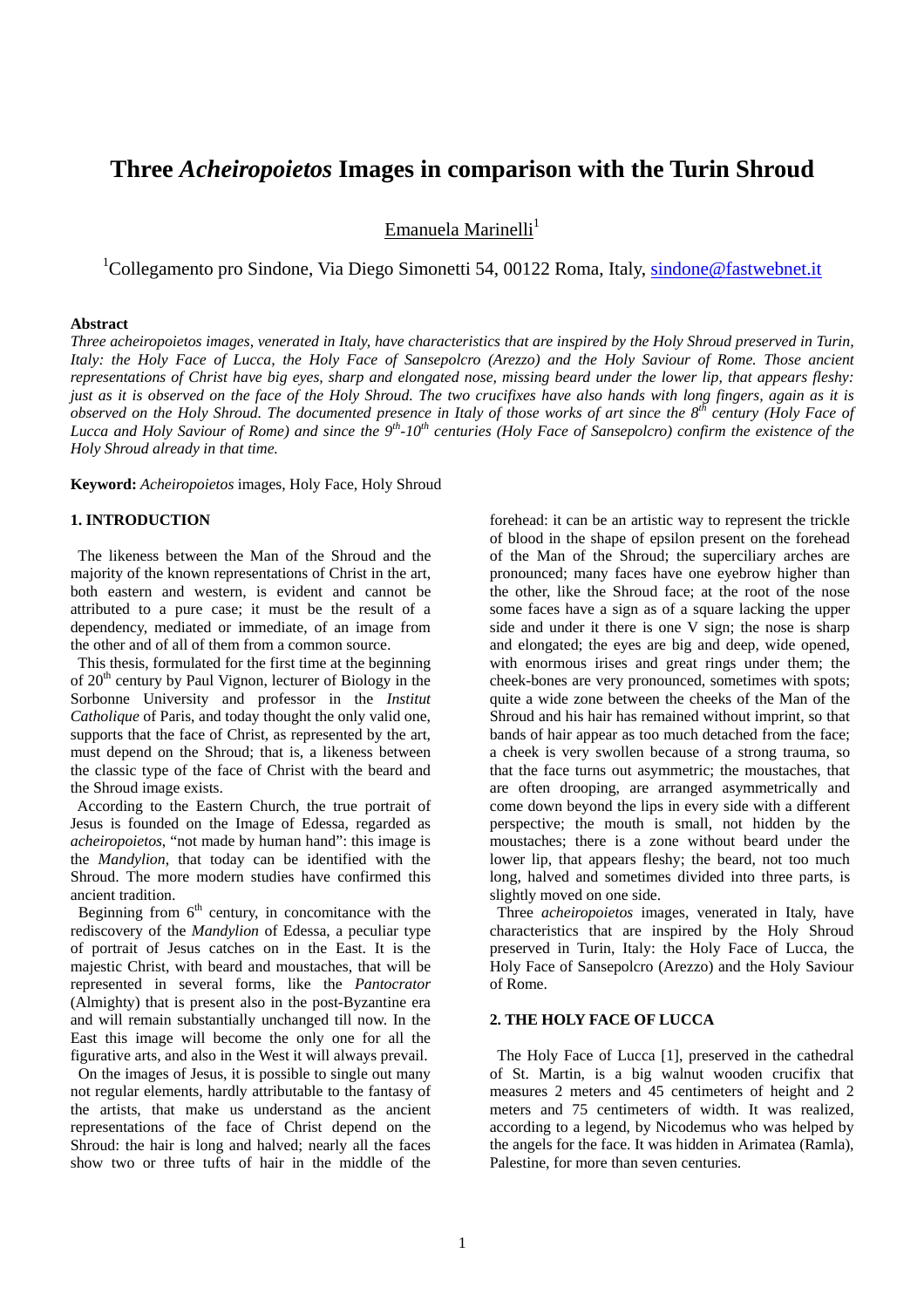

**Fig. 1.** The Holy Face, cathedral of St. Martin, Lucca.

 Discovered in the year 782 by the bishop Walfred, pilgrim in the Holy Land, the crucifix was brought to Joppa (today Jaffa) harbour by the bishop himself and put on a ship sealed with bitumen. The ship was left to the sea without crew, praying the Divine Providence that the crucifix could be brought to Christian lands.

 The ship arrived miraculously in front of Luni, near Lucca. The inhabitants of Luni, expert sailors, devoted to the marine commerce but also to the piracy, lowered the boats to prey upon that unguarded ship; but uselessly, because, at every attempt to catch it up, the ship set sail again, going away.

 In the meantime, an angel appeared in a dream to the blessed John I, bishop of Lucca, revealing the arrival of the Holy Face and ordering him to go to Luni with the clergy and the personages of the people, in order to take it and to carry it to Lucca.

 Reaching the port of Luni with his retinue, the bishop saw the inhabitants of Luni that again tried with oars and sails to catch up the ship, which went away eluding their harpoons. The blessed John made signal to the sailors to stop and exhorted all to ask the aid of God; at this point the ship headed spontaneously towards him.

 The bishop opened the hatches and entered with his people in the hold, where he found the Holy Face, to the sight of which everybody burst into joy tears and struck up the *Gloria in excelsis*.

 Soon after a quarrel between the inhabitants of Lucca and those of Luni, on which of the two cities had the right to guard the simulacrum, arose. The bishop John drew out from inside the statue some relics preserved in it, among them, one phial of Jesus' blood, today preserved in Sarzana (La Spezia), and delivered them to the bishop of Luni.

 Then there was the "steer trial": the Holy Face was hoisted on a cart richly adorned, to which two steers not still yoked were attacked. Left free to go, the animals headed towards Lucca; in front to the result of this "judgment of God", the inhabitants of Luni returned to their houses, while the bishop John get on the cart, that, surrounded by the others inhabitants of Lucca, triumphantly reached the city at nightfall.

 According to the medievalist Raoul Manselli [2], the legend of the miraculous landing could have origin in a shipwreck. It must be remembered that the bishop John was of Iberian origin and the iconography of the Holy Face of Lucca is very common in the Catalan area. Therefore the bishop could have made the crucifix arrive from Spain, but the shipwreck of the ship in front of Luni would have made the inhabitants of that city enforce the *ius naufragii*, that is the right of took possession of all of profitable could be found on a ship thrown on the coasts. The bishop John, very famous and powerful, however made the Holy Face arrive to Lucca.

 A beautiful example of Catalan crucifix is the Batlló crucifix, a  $12<sup>th</sup>$  century Romanesque carved wood crucifix now in the National Museum of Art of Catalonia, Barcelona, Spain. The magnificently decorated and wellpreserved sculpture is thought to have come from the Pyrenees, possibly from the city of Olot.

 As with much medieval art, its creator is unknown, although a medieval legend credits Nicodemus with producing the sculpture soon after the actual crucifixion, a pious tradition repeated elsewhere in Europe in connection with similar monumental crosses. These larger wooden crucifixes are often referred to as "majesties".



**Fig. 2.** The Batlló crucifix.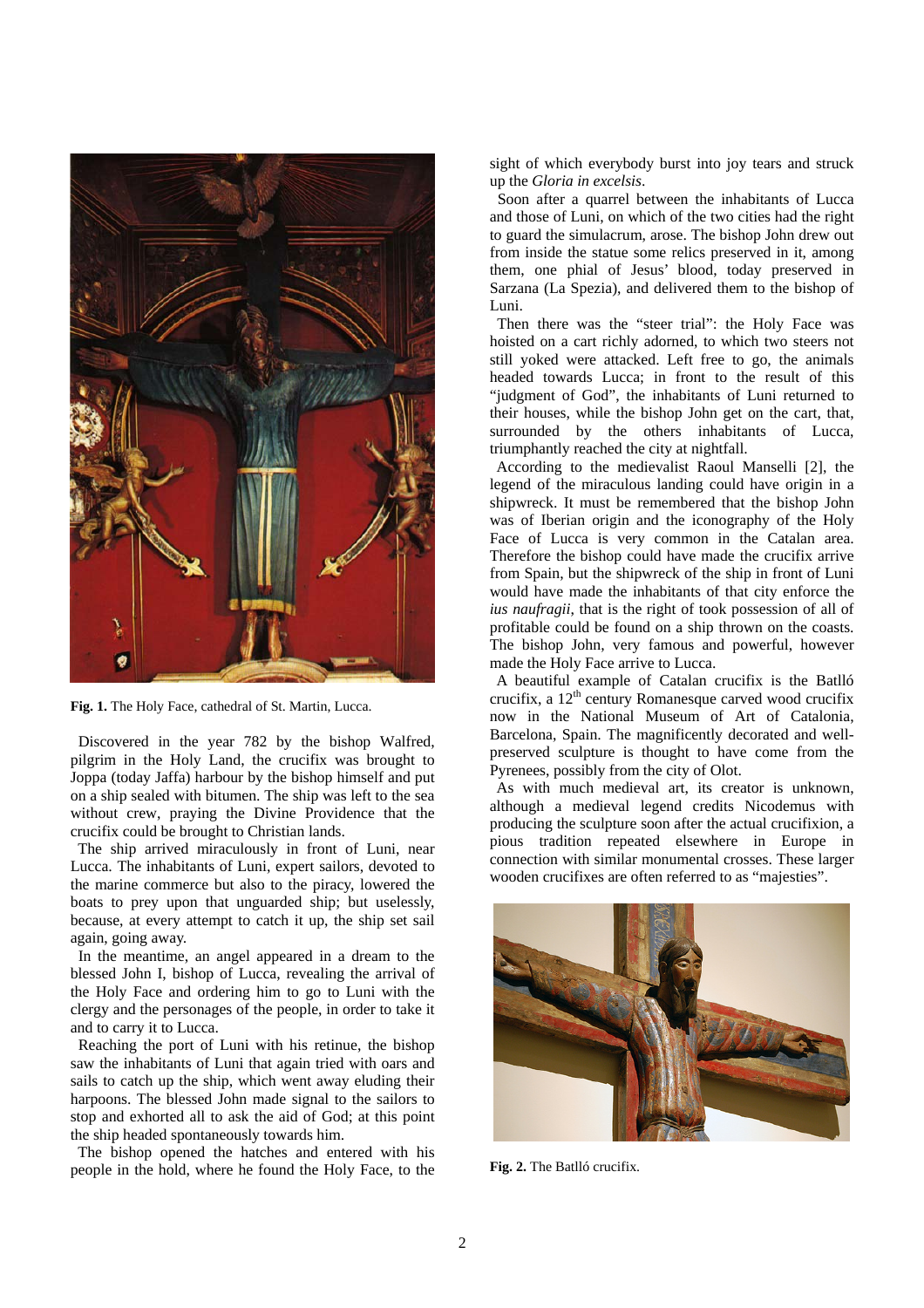Many crucifixes were life-size and hung high in the church in front of the altar.

 The Batlló crucifix was procured for the museum in 1914 by the collector Enric Batlló, for whom the piece is now named. At the time of its first arrival at the museum, it was covered with a thick coating of varnish that obscured but helped preserve its bright colors, which have now been restored.

 The crucifix shows a living and conscious Jesus on the cross. The image of Jesus is meditative, with a look of serenity and resignation. A Latin inscription above his head reads: *Jhs Nazarenus Rex Iudeorum*, Jesus of Nazareth King of the Jews.

 Jesus is wearing a long and sumptuous robe. Such robes, called *colobiums*, are linked with royal and priestly functions. The *colobium* was a tunic worn by monks and deacons in the early church, and worn by a king at his coronation.

 The Batlló crucifix is especially noteworthy for the excellent preservation of its colors, particularly on the *colobium*. The robe is covered in blue and red floral designs which imitate patterns seen in oriental silk. The designs are very fine.

 An interlaced knot pattern on the belt of the garment can be interpreted as a common medieval symbol of protection seen on many medieval churches, Bibles, and everyday goods and may have pre-Christian origins.

 Some scholars think that the tradition of depicting Christ in a *colobium* was brought to Catalonia by artisans from Pisa who arrived in 1114 to help Ramon Berenguer III, Count of Barcelona in his conquest of the Balearic Islands. Therefore it is possible to formulate an opposite hypothesis to that of Manselli, that is that they have been the Catalans to copy the model of the Saint Face of Lucca.

 The iconographic tradition of Jesus in a *colobium* dates to 586, as in a manuscript of the Syriac Gospels called the Rabbula Gospels, written in that year by the monk Rabbula in Zagba monastery, Syria, there is a crucifixion scene in which Jesus is dressed by a *colobium*. On the viewer's left are Mary and John the Evangelist, on the viewer's right are three mourning women.

 Two figures beside the cross reach upward to Christ: on his left is a man who holds up before Christ a sponge on a stick, soaked with sour wine from a bucket in his hand. On his right is a man labelled Longinos, the name tradition has assigned to the soldier who pierced the side of Christ to certify his death. Obviously these two events did not take place in the same instant, which means that in this image the sequence of time is being collapsed or telescoped.

 Beneath the cross three soldiers gamble for the seamless robe of Christ. They seem to have the purple robe on their laps, though Christ on the cross still wears a purple and gold garment. Notice also that the body of Christ is not bent or twisted in any way. His torso faces the viewer and his arms extend perpendicularly, nor does the weight of his bodydraghimdownward. Hishead does not droop, but



**Fig. 3.** The Rabbula Gospel, Laurentian Library, Florence.

turns intentionally and his eyes seem to be open. Add to this his purple and gold robe, and the message is iconographically clear: Jesus Christ crucified is the King who rules from the throne of the cross. In comparison to him, the two thieves are stripped to the waist and tied to their crosses with x-shaped cords (though their hands are also nailed), and their crosses are lower and smaller. The artist of the Rabbula gospels has included the other two crosses but marked a definite hierarchy and subordination between The Cross and the crosses.

 Regarding the aspect of the Holy Face of Lucca, the contrast between the "schematic" body - nearly a "cross" covered by a wide and long tunica - and the strong realism of the face, that appears not only very expressive, but also extraordinarily similar to that one of the Man of the Shroud, is evident: lengthened face, big eyes, halved beard lacking under the lower lip. An analogous similarity can be noticed in the very lengthened form of the hands.

 Some medieval authors clearly assert that the crucifix was carved having the Holy Shroud as a model. In the  $11<sup>th</sup>$ -12<sup>th</sup> centuries Leboinus wrote: "Nicodemus saw an Angel in a dream who urged him to leave an image of Christ to the posterity, in compliance with the figure imprinted in the sheet" [3]. This "sheet" is clearly the Shroud. In the beginning of  $13<sup>th</sup>$  century, Gervase of Tilbury, chancellor of the emperor Otto IV (1196-1218), wrote that Nicodemus carved the crucifix having near himself the Shroud, that after placed inside it with other relics [4].

Analyses of comparison between the two images,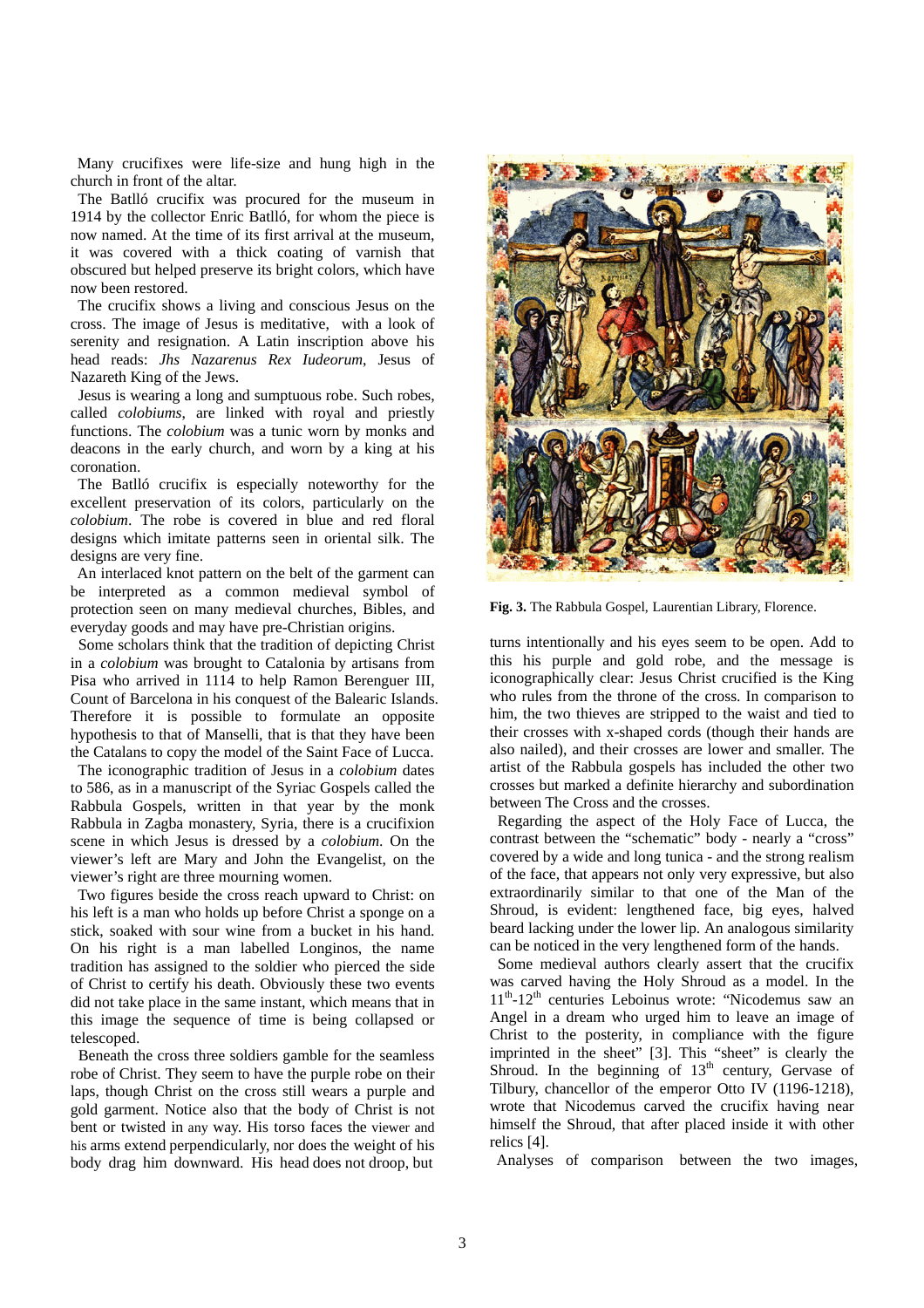

**Fig. 4.** Detail of the Holy Face, cathedral of St. Martin, Lucca.

realized with a computer by Giulio Fanti [5], associate university professor of Mechanical and Thermal Measures in the Department of Mechanical Engineering of the University of Padua, have confirmed the hypothesis that the Holy Face of Lucca can have been copied from the Shroud.

## **3. THE HOLY FACE OF SANSEPOLCRO**

 The Holy Face of Sansepolcro [6], preserved in the cocathedral of St. John the Evangelist, is a big walnut wooden crucifix that measures 2 meters and 70 centimeters of height and 2 meters and 90 centimeters of width. According to an ancient tradition, this crucifix was brought by two pilgrims, Giles and Arcanus, coming from the Holy Land in the  $10<sup>th</sup>$  century.

It must be remembered that in the East between the  $8<sup>th</sup>$ and the  $9<sup>th</sup>$  century the dispute of the images explodes and the crash between the iconoclasts and the iconodules infuriates.

 In the year 730 an edict of the emperor Leo III prohibits the veneration of the icons in all the dominions of the empire. Also many bishops emphasized that the true image of Christ is the Eucharist while the popular mercy for the icons grazes the idolatry. However, the patriarch

Germanus of Constantinople refuses to condemn the images and is dismissed by the emperor.

 To frighten Rome and the Italian dominions that resist, Leo III sends the fleet along the Adriatic See. At that time, the southern coasts of Italy and the Sicily were part of the Byzantine empire. Pope Gregory III answers from Rome convening a synod and excommunicating the iconoclasts.

 The icons are defended also by a Father of the Eastern Church, St. John Damascenus, who emphasizes that the icon invites to a prayer and contemplation experience. Moreover the icons are copies of the true image of Edessa, that today can be identified with the Shroud.

 Leo III and his son Constantine V do not withdraw from their decisions and the images are destroyed. In the year 754 in Iereia, near Constantinople, a synod, formed nearly exclusively by eastern bishops, makes official the iconoclast position and decrees the condemnation of the images. The emperor sharpens the persecution of the iconodules. Entire monasteries are confiscated and the monks are beaten and killed.

 In the meanwhile Rome resists in defending the images: in a new synod in the year 769, Pope Stephen III declares legitimate the images and makes reference to the Face of Christ not painted by human hand. The fight drags on till the year 843, when a new synod, this time really ecumenical, with the presence of legacies of the Pope and many bishops of the East and the West, closes it



**Fig. 5.** The Holy Face, co-cathedral of St. John the Evangelist, Sansepolcro.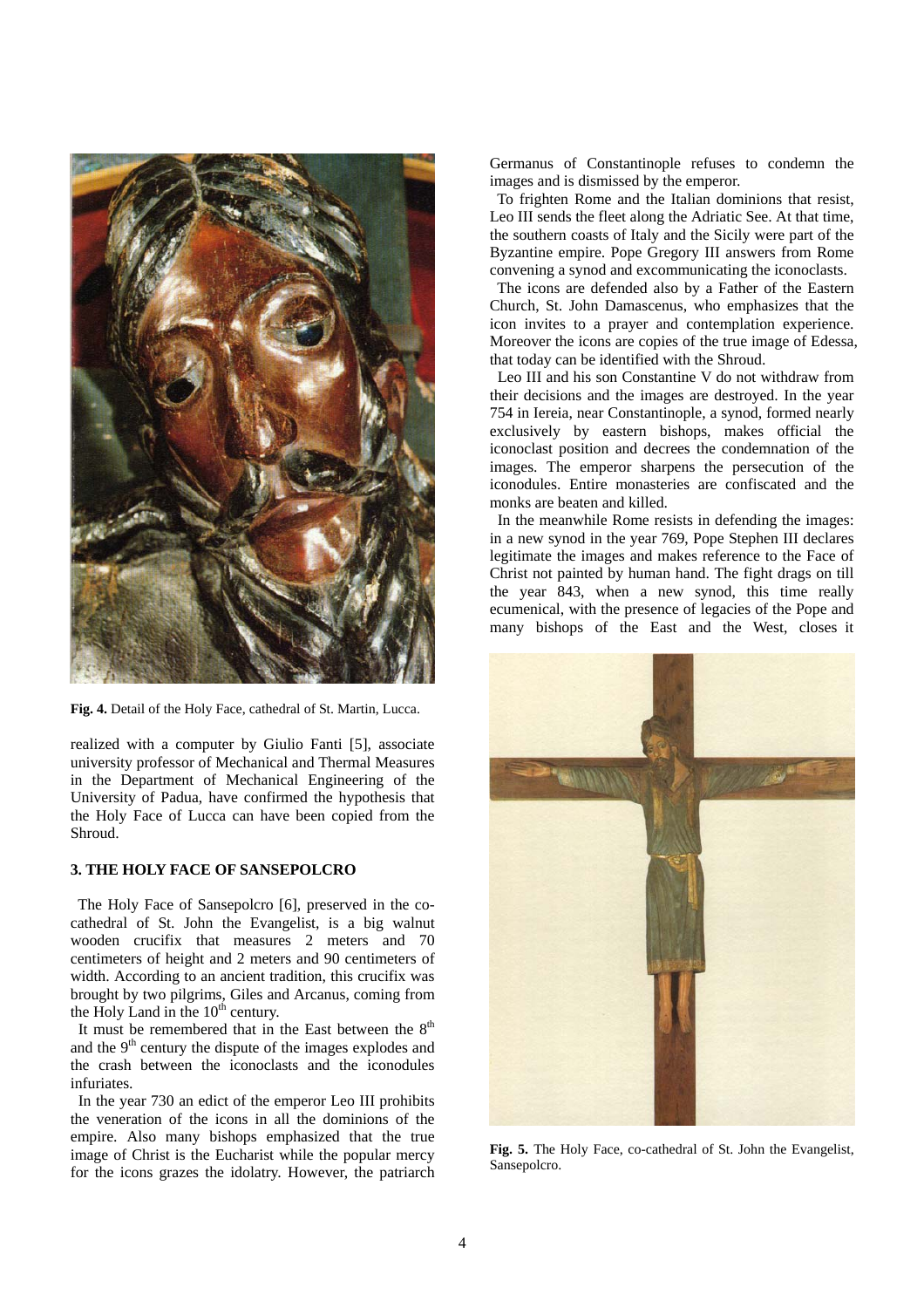

**Fig. 6.** Detail of the Holy Face, co-cathedral of St. John the Evangelist, Sansepolcro.

withdrawing the decrees of Iereia. In that year Methodius, a Sicilian which the iconoclast emperor Theophilus had ordered to lash and exile when he was still a simple monk, is patriarch of Constantinople.

 During the iconoclast period, some persecuted monks succeeded to reach lands more hospitable in Italy and it is right to think that the fugitives have carried with himself, in order to save them from the destruction, images particularly venerated in the origin places.

 Regarding Sansepolcro, in the zone numerous churches dedicated to S. Michael, testimony of the Longobard presence, and to S. Apollinaris, testimony of the Byzantine presence, rise; and it is just within the ambit of the Byzantine culture and art that the Holy Face takes its stand.

 The ancient crucifix belonged to the noble Cattani family, who preserved it in his own castle of Bibbiena (Arezzo). In the year 1146 the Cattani donated it to the priest Martin, rector of the Parish of St. Mary in Sansepolcro, today church of S. Augustin within walls. In the year 1771 the Augustinians gave it in guard to the Cathedral, where it is still situated.

 The analyses led on occasion of the restoration, realized in Florence from 1986 to 1989, have allowed to place the origin of the Holy Face between the  $9<sup>th</sup>$  and the  $10<sup>th</sup>$ century. The wooden sculpture was blackened by the smoke of the candles and the deposits of a secular dust; moreover a heavy dark, uniform varnish substance covered the entire crucifix. Perhaps this painting had been added in order to make the crucifix assume a suffering identity.

 Removing the black varnish, the late-Romanesque polychromy, mainly green, datable to the  $12<sup>th</sup>$  century, reappeared. This painting is not put directly on the wood, but on a linen cloth accurately and wisely glued on the wood.

 Under the linen cloth, traces of three ancient layers of colour are present: the first layer has a blue coloration, under which there is a black pigment on light-blue field and some more under there is a red pigment, very ancient.

 The face of the crucifix shows remarkable characteristics derived from the Shroud: superciliary arches pronounced, big eyes, remarkable rings under the eyes, triangular cheek-bones, solid and prominent nose, small mouth, framed by drooping moustaches that do not hide it, prominent and fleshy lower lip, beard halved and lacking under the lower lip, long hair, symmetrically halved in the center of the head. Like the Holy Face of Lucca, also the Holy Face of Sansepolcro must have been copied from the Shroud.

## **4. THE HOLY SAVIOUR OF ROME**

 The Holy Saviour of Rome [7], [8] is preserved in the church of St. Laurence in *Palatio* (in the Palace), also called *Sancta Sanctorum* (Holy of Holies), inside the ancient patriarchal palace of the bishop of Rome.

This icon is a *Pantocrator* (Almighty) seated on a throne,



**Fig. 7.** The Holy Saviour, *Sancta Sanctorum*, Rome.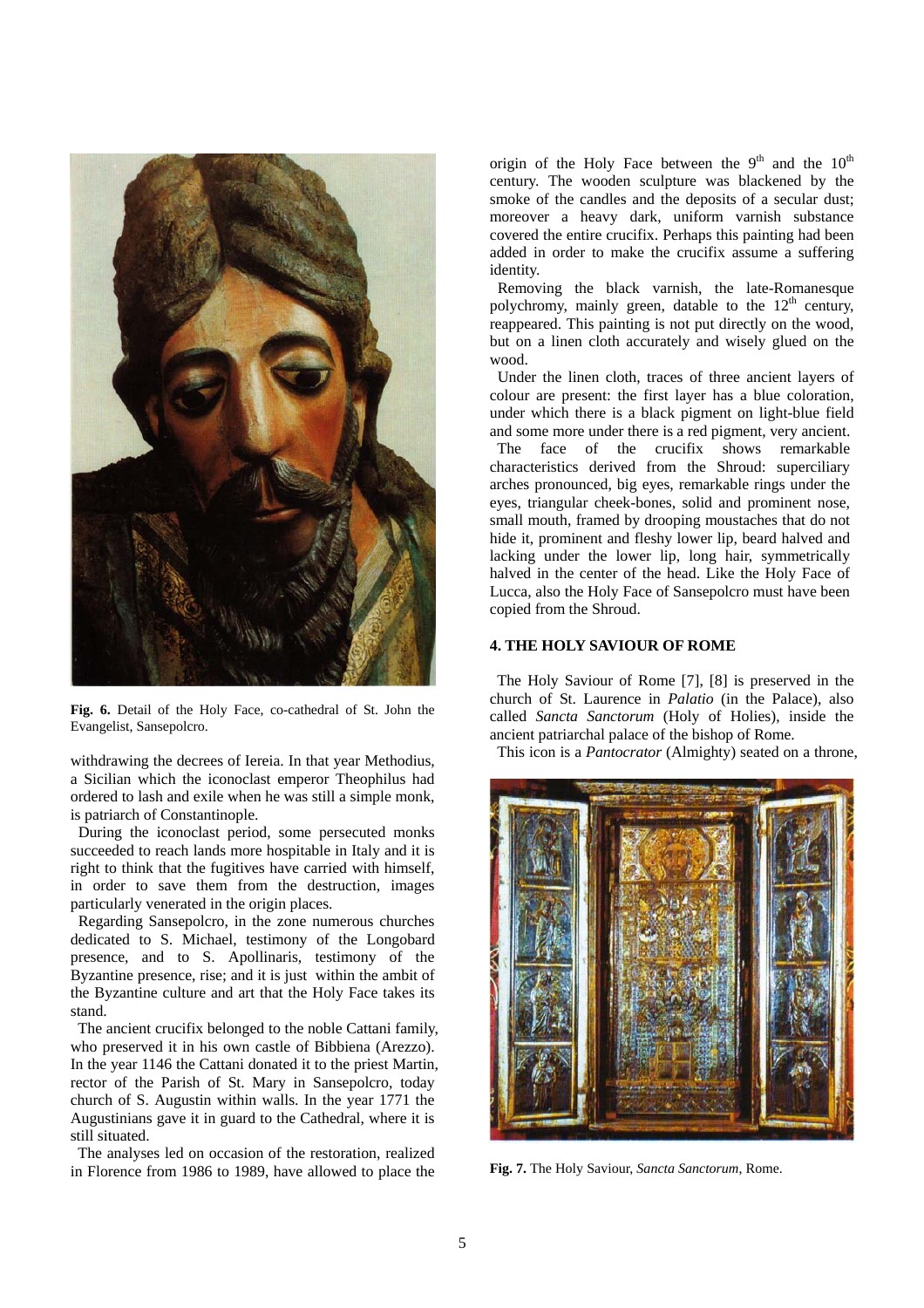but at present only the face is visible. According to a legend, the face was painted by an angel because Luke the Evangelist was not able to represent Christ's face in His glory.

 The Holy Saviour has big eyes, sharp and elongated nose, missing beard under the lower lip, that appears fleshy: just as it is observed on the face of the Holy Shroud.

 The painting is on a table that measures approximately 142 x 58,5 cm and is covered of embossed and chiselled silver layers, pertaining to various ages. Three openings were off the hands and the side, shut in the  $14<sup>th</sup>$  or  $15<sup>th</sup>$ century with three nielloed medallions. The unction with balsam was practiced through the openings.

 The feet were rendered visible opening two little doors, still existing, situated in the inferior extremity of the table.

 In the upper zone, in the center of a rectangular chiselled silver layer, within an octagon covered by a crystal, a face with big eyes is visible. On the right cheek the face brings a sign, surely painted, that the popular tradition thought a slash produced by a iconoclast.

 The visible face is not the original, that according some scholars could go back to the age of Pope Hilarius (461- 468), but a copy, probably ordered to be made by Pope John X (914-928). This restoration turns out from an inscription placed behind the image.

 Another restoration goes back to the age of Pope Alexander III (1159-1181). In 1170 he ordered to reproduce the face of the Holy Saviour on silk cloth that was applied over the original. It is that we still see.

 Pope Innocent III (1198-1216) ordered to cover all the sacred image with the storied silver slab, that has been further on enriched in the centuries.

 In 1907 the German archaeologist Mgr. Joseph Wilpert [9] was authorized to carry out an examination of the painting, hidden for seven centuries behind the silver slabs. Detached the white silk, that covered the face till off the neck, the ground of the table appeared completely darkened by the accumulated dust in the course of the centuries.

 After careful cleansing, very tenuous remains of the complete figure became visible. The original image was a distemper on canvas, prepared with a lightest coat of ceruse and glued on a walnut table of 2 cm of thickness. With difficulty it was recognized by intuition the image of Christ seated on a studded with gems throne, in the attitude of a master, with the head encircled by an aureole marked by a clearer cross.

 In 1919 S. Nobili, director of the Study of the Vatican Mosaics, could observe the table taken apart from the silver armor in order to realize a reconstruction of the ancient image. An idea of the original painting can be had observing the Christ the King of St. Nilus Abbey, Grottaferrata, 11th century, the *Pantocrator* of the *Sancta*  Sanctorum, Rome, 9<sup>th</sup> century, and other copies venerated in various localities of the Latium like Capranica, Sutri, Tarquinia, Tivoli and Viterbo.

According to Wilpert, the original icon could be of the  $5<sup>th</sup>$ 



**Fig. 8.** Detail of the Holy Saviour, *Sancta Sanctorum*, Rome.

or  $6<sup>th</sup>$  century and could have been realized in Rome. According to other scholars, the future Pope Gregorius I could have brought it from Constantinople, where he had been from the 578 to the 586 as *apocrisarius*, that is representative of the Pope.

 In the *Life* of Germanus of Constantinople († 733) and in the *Letter of the three Eastern Patriarchs*, written to emperor Theophilus in the 836, it is written that the image was sent by the same patriarch Germanus to Rome in order to put it in a safe place from the iconoclastic destructions.

 The story of the three patriarchs has a legendary aspect, as in it is narrated that the patriarch Germanus left the icon to the sea and it miraculously arrived to the Tiber river, always remaining in vertical position. For three nights it remained flaming and shining on the waters.

 Pope Gregorius II, informed in a dream of the arrival of the image, went to Ostia and came near it with a small boat, inviting it to approach himself. The icon by itself moved on his arms.

In the *Liber Pontificalis* ( $8<sup>th</sup>$  century) is written that Pope Stephen II (752-757) carried the icon on his shoulders in penitential procession on barefoot for the ways of Rome in the 753, in order to avert the Longobard invasion of Astolph.

 During all the Middle Ages the image was brought in procession on the eve of the Assumption Day. The procession in Rome was abolished by Pious V (1504- 1572) but it remained in many towns of Latium, like Capena and Tivoli. In Rome the procession has been resumed under Pious IX, then in the Holy Year 1925 and at last in 1931.

 On occasion of Easter of the Jubilee year 2000, the icon was taken on the parvis of the Vatican Basilica, to be worshipped by the Pope in the beginning of the Mass of the Day, resuming an ancient tradition that already St. Jerome made go back to the first Christian centuries. The